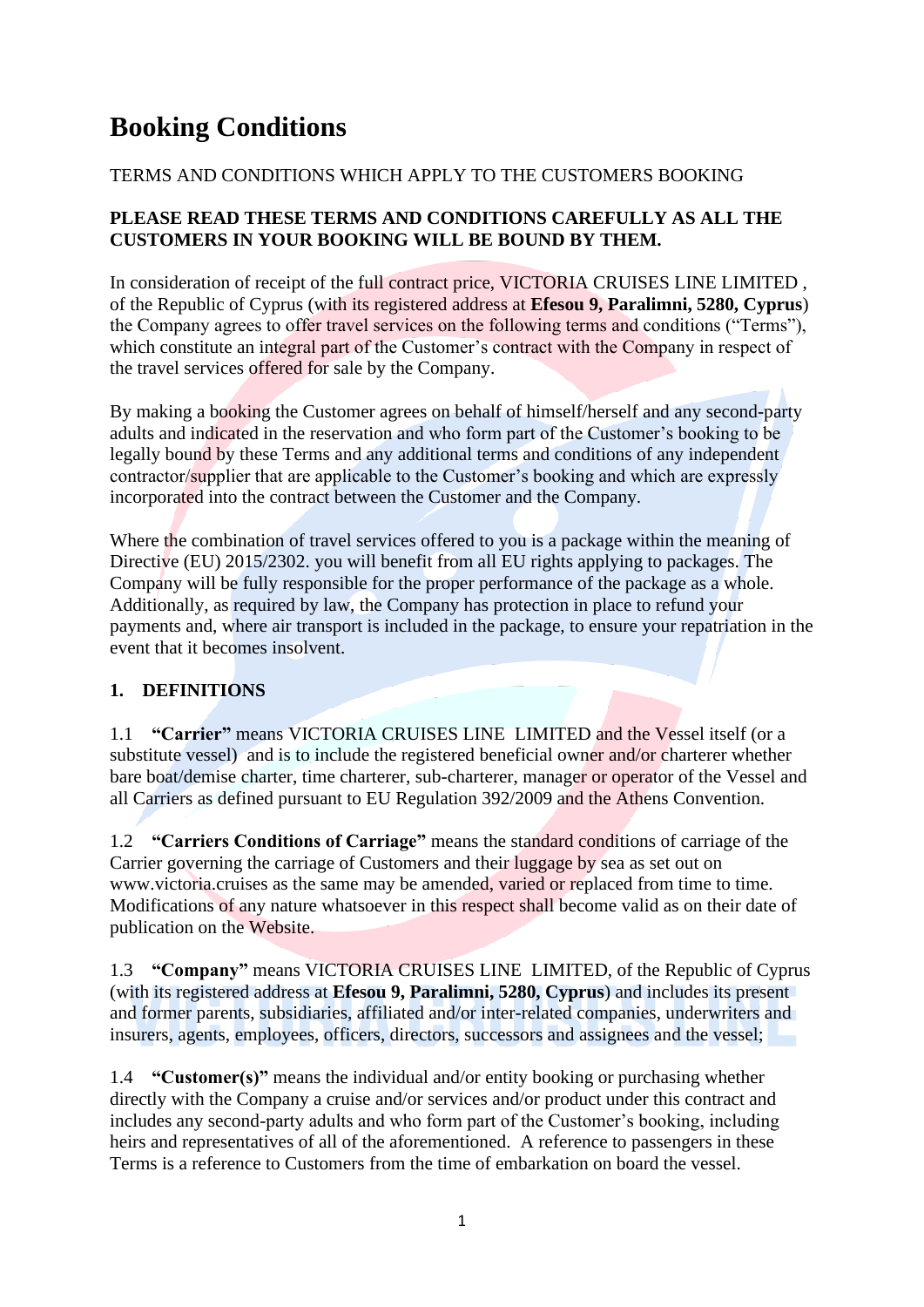1.5 **'Directive (EU)2015/2302'** means the Directive of the European Parliament and of the Council on package travel and linked travel arrangements;

1.6 **Disabled Person' or 'Person with Reduced Mobility';** means any person whose mobility when using transport is reduced as a result of any physical disability (sensory or locomotor, permanent or temporary), intellectual or psychosocial disability or impairment, or any other cause of disability or impairment or as a result of age, and whose situation needs appropriate attention and adaptation to his/her particular needs for the services made available to all Customers.

1.7 **"Fare"** means the amount paid for the cruise and/or package and/or Travel Services and does not include fuel supplement charges, security charges or similar incidental surcharges

1.8 **"Organizer"** means the party with whom the Customer has entered into the Contract for the cruise and/or package as defined under the Directive (EU) 2015/2302 of the European Parliament and of the Council of 25 November 2015 on package travel and linked travel arrangements which includes the cruise onboard the Vessel or other equivalent.

1.9 **'Package'** means a contract combining at least two different types of travel services purchased from a single point of sale, offered; sold or charged at a inclusive or total price. Purchase of a cruise holiday will be considered to be a package since it combines transport and accommodation.

1.10 **'Travel services'** means transport used for the carriage of Customers, accommodation, rental of cars or motorcycles

1.11 **"Website"** means the Company's website at www.victoria.cruises

## **2. GOVERNING LAW AND JURISDICITON**

These terms and conditions are for the purchase of products and/or services offered for sale by the Company via the internet on the Website. It is understood, acknowledged and agreed that the sale is concluded in Republic of Cyprus and thus, the contract arising from the Customer's on-line booking is between the Customer and the Company and is subject to the Laws of the Republic of Cyprus, irrespective of what currency the Customer has paid for his/her package holiday booking. By accessing and booking through the Website, the Customer consents and submits that the Courts of Nicosia, which will deal with any disputes which may arise between the Customer and the Company, and that law of the Republic of Cyprus shall be the applicable law.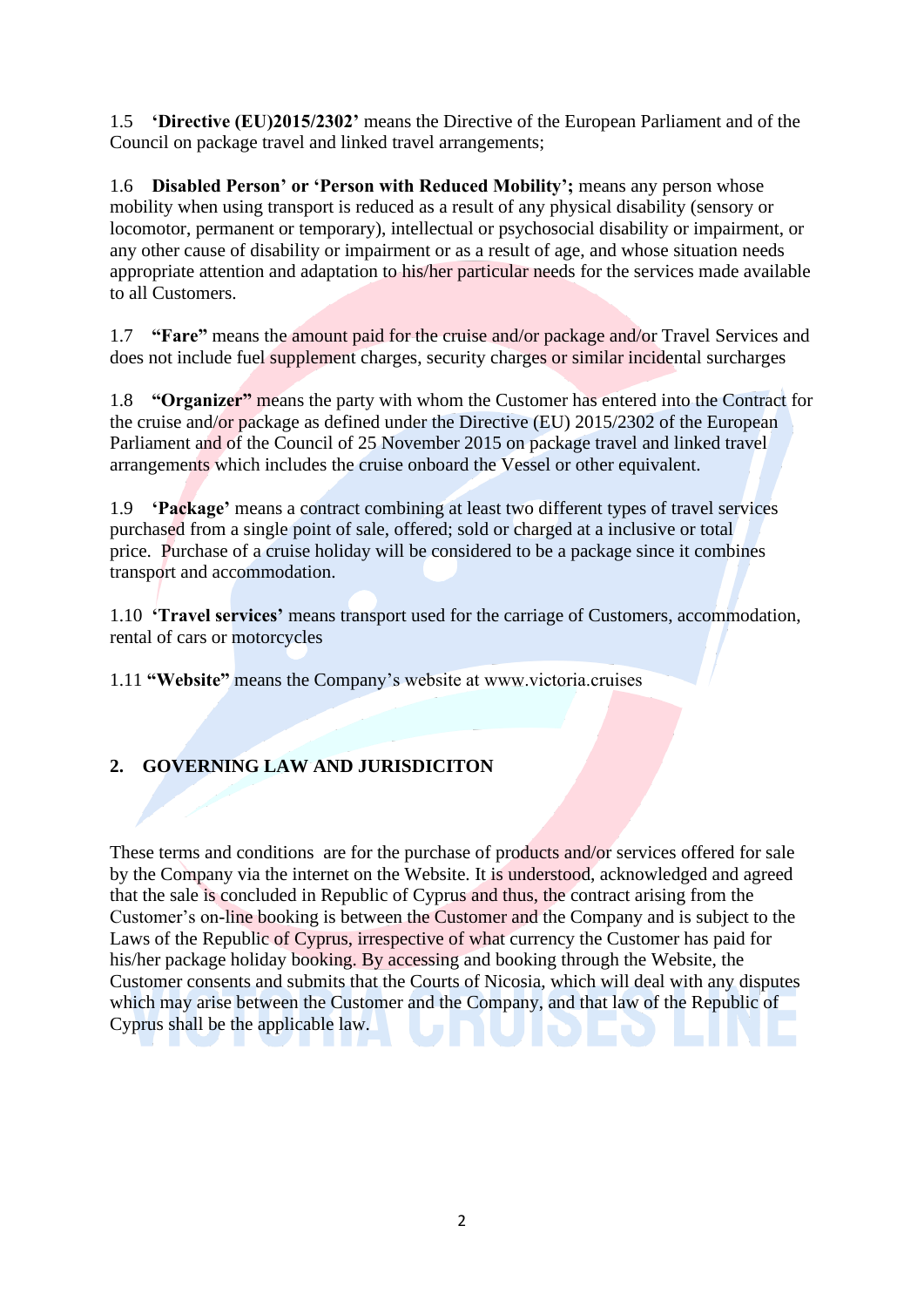# **3. CONTRACT**

3.1 The Carrier's Conditions of Carriage are expressly incorporated into this contract between the Customer and the Company. The Customer should also read these carefully. The Carrier's Conditions of Carriage are available upon request or these can be downloaded from <https://victoria.cruises/> The Carrier's Conditions of Carriage are also printed in the Customer Ticket.

3.2 The Carrier's liability for death and/or personal injury and damage to/loss of luggage to a Customer while on a cruise shall be governed by the Convention relating to the Carriage of Passengers and their Luggage by Sea, adopted at Athens on 13th day of December 1974 and the Protocol thereto adopted as of November 1976 (hereinafter referred to as the "Athens Convention") or where applicable from 1st January 2013 EU Regulation 392/2009. Liability for loss of or damage to property pursuant to the Athens Convention and EU Regulation 392/2009 is limited.

3.3 Acceptance of bookings will depend on the availability of places and is understood to be finalised, with the consequent conclusion of the contract, only when confirmation is sent out by the Company upon receipt of payment of the purchase price by the Customer.

3.4 Promotional offers or those that otherwise provide particularly favorable conditions published on the Website are subject to limits of time and availability, according to criteria set by the Company at any time and at its absolute discretion. They may also be subject to specific terms and conditions. Please check at the time of booking.

3.5 In the case of a single reservation made for several persons listed in the reservation, the person making the booking guarantees that they have the necessary authority and consent on behalf of the other persons in the reservation and also guarantees the fulfillment of all contractual obligations by all the persons, in the reservation.

3.6 The Company does not accept bookings from minors (person under the age of 18). When a booking includes persons a disability who are not travelling with their parent or legal guardian then carriage is subject to the Consent and Release Form as well as an Escorts Declaration Form that can be being completed and signed at the time of booking and before boarding the vessel accepting responsibility. If the Customer booking includes persons under a disability who are not travelling with their parent or legal guardian, the Customer must complete the relevant forms and send them by email to office@victoria.cruises

3.7 The Company reserves the right to offer alternative or supplemental terms to these Terms for particular categories of contract (such as groups or incentive tours). The particular terms agreed in each individual case ("Additional Terms") will apply to the contract concluded in addition to these Terms. In the event of any conflict or ambiguity between the Additional Terms and these Terms, the provisions of the Additional Terms (where applicable) shall prevail.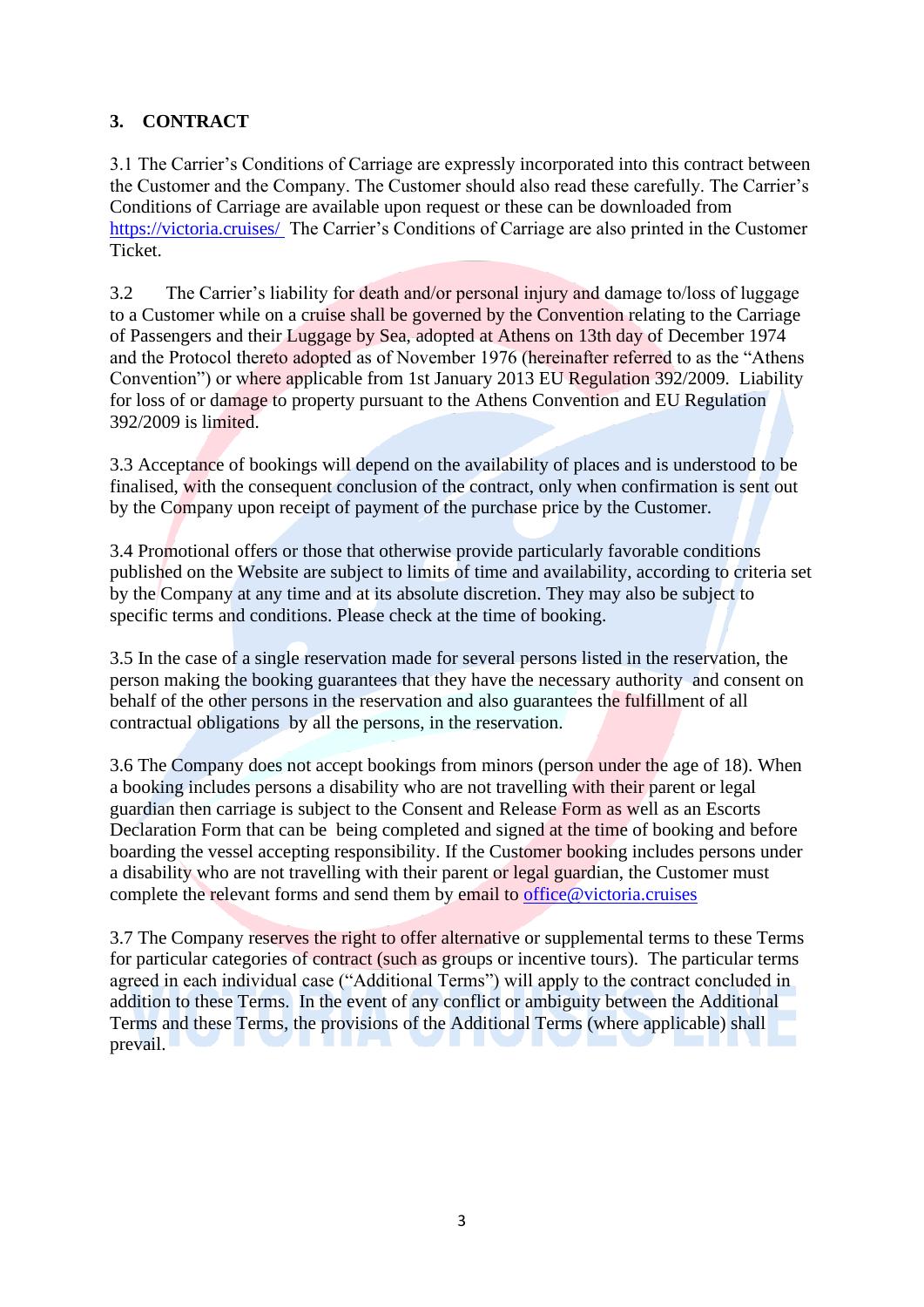#### **4. PRICE AND PAYMENT**

4.1 Prices are on an all-inclusive basis and charged per staeroom and include any charges expressly stated on the website and the booking form (whether online or any other form) signed by the Customer. Prices can go up and down, please check the most up to date price of your holiday or trip at the time of booking.

Rental period:

Minimum 6 months, maximum: unlimited.

The deposit and monthly rental costs for the cabins/suites are set out in Annex No.1, which forms an integral part of the booking contract.

4.2 The cruise price means the amount paid for the cruise, which includes the services and facilities set out on the website or provided to you in writing and any further matters specifically agreed to at the time of booking (including accommodation, meals, drinks, entertainment, all of which are offered onboard the vessel during the cruise, shore excursions, port charges and service charges).

4.3 Any services and facilities in respect to hotel accommodation, airline tickets and ground transportation are optional and can be purchased either as part of the all-inclusive cruise package or separately and do not form part of this contract if purchased for the purpose of a different holiday or trip. If they are purchased separately and do not form part of the Customer's package holiday, then the Customer's booking in relation to these separate travel services will be subject to the terms and conditions of the individual travel service providers.

4.4 A single person supplement shall be payable following withdrawal or cancellation by other Customer or Customers in the booking. The Customer is left as the sole occupant of a cabin, unless the Customer(s) left on the booking has been charged a 100% cancellation fee.

4.5 The Customer requests the reservation when the Customer enters his/her name and email address in the electronic registration on the website. When the name and email address are provided, the Company will contact the Customer by email within 72 hours and send the form to finalize the booking. By completing and returning the form by email and by paying the total amount of the booking deposit ("Deposit") from the Customer's bank account, the Customer will make a bank transfer to the Company based on the deposit request form provided by the Company. By doing so, the Customer warrants that he/she has read and understood the information and terms and conditions displayed on the website and agrees that the Customer's contract (including any person included in the booking) is governed by these Booking Conditions and the Carrier's Terms and Conditions of Carriage. The Customer shall be deemed to accept the booking on behalf of himself and the persons whose names appear on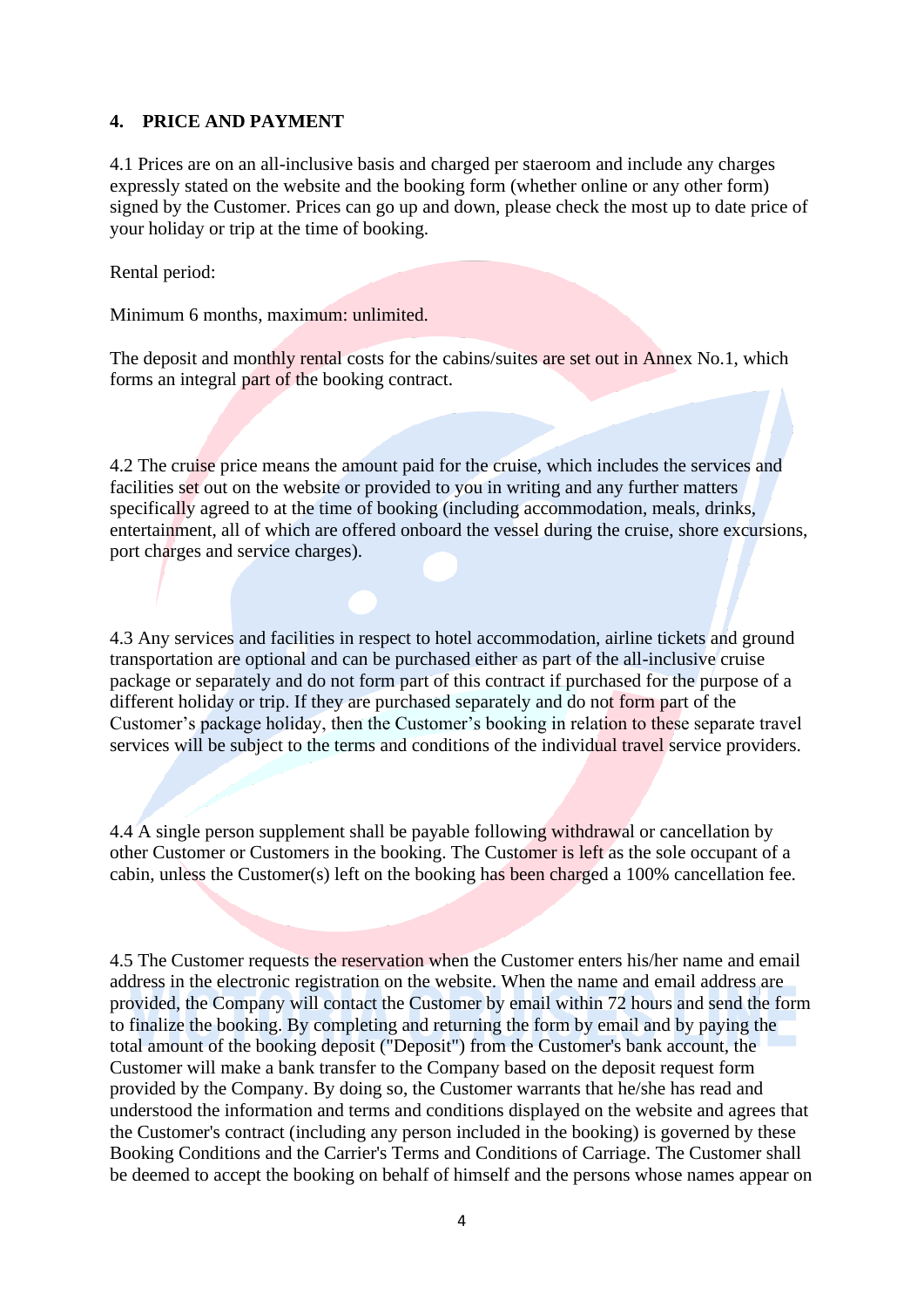the electronic booking form. The contract is concluded when the deposit is received and accepted by the Company. The contract is evidenced by the invoice confirming the booked cruise. The Company will then provide the Customer with a booking reference number. The Customer may board the vessel only after having paid the deposit for the cruise and the current monthly charter fee in full in accordance with these Terms and Conditions.

1st instalment: After the registration is finalized, we will issue an invoice for 10% of the deposit fee, which will be sent to you by email. Please pay the deposit within the deadline (Until 30 June 2022 ) indicated on the invoice (bank transfer).

2nd instalment: The balance of the deposit (90%) must be received by Victoria Cruises 90 days prior to departure (by bank transfer).

Victoria Majestic- 90 days before departure (until 30 October 2022)

Victoria Amazing-90 days before departure (until 30 December 2022)

3rd instalment: First month's rent, invoiced and sent by email 30 days before the start of the trip. The first monthly fee is due within 10 days of receipt of the invoice (bank transfer).

All invoices must be paid by bank transfer. During your stay on the boat, you also have the ability to pay the monthly rent by credit card (Mastercard/Visa/Amex).

The Company will issue an invoice for the rent, which will be sent to the Customer by email.

Payment of the monthly rental fees for the trip must be made by the Customer by the 5th day of the month in question. The monthly rental fee will be invoiced by the Company and sent to the Customer by email or via the OBS system.

If the Customer fails to pay the monthly rent, the Company will deduct the current rent from the deposit.

After the deduction, the company will ask the customer to pay the deposit according to the rules. If this is not done, the contract between the parties will be terminated.

The Customer may terminate the contract at any time during the trip, but in any case the period of notice is 60 days. During this period, the monthly rental fee must be paid.

If the contract is cancelled, all or a proportionate part of the deposit will be returned to the Customer.

The Company will repay the deposit to the Customer within 14 working days of the date of termination.

4.6 In the event that a cruise price listed and/or quoted and/or advertised through the website or Company's sales person or travel agent or any other source is booked and is incorrect due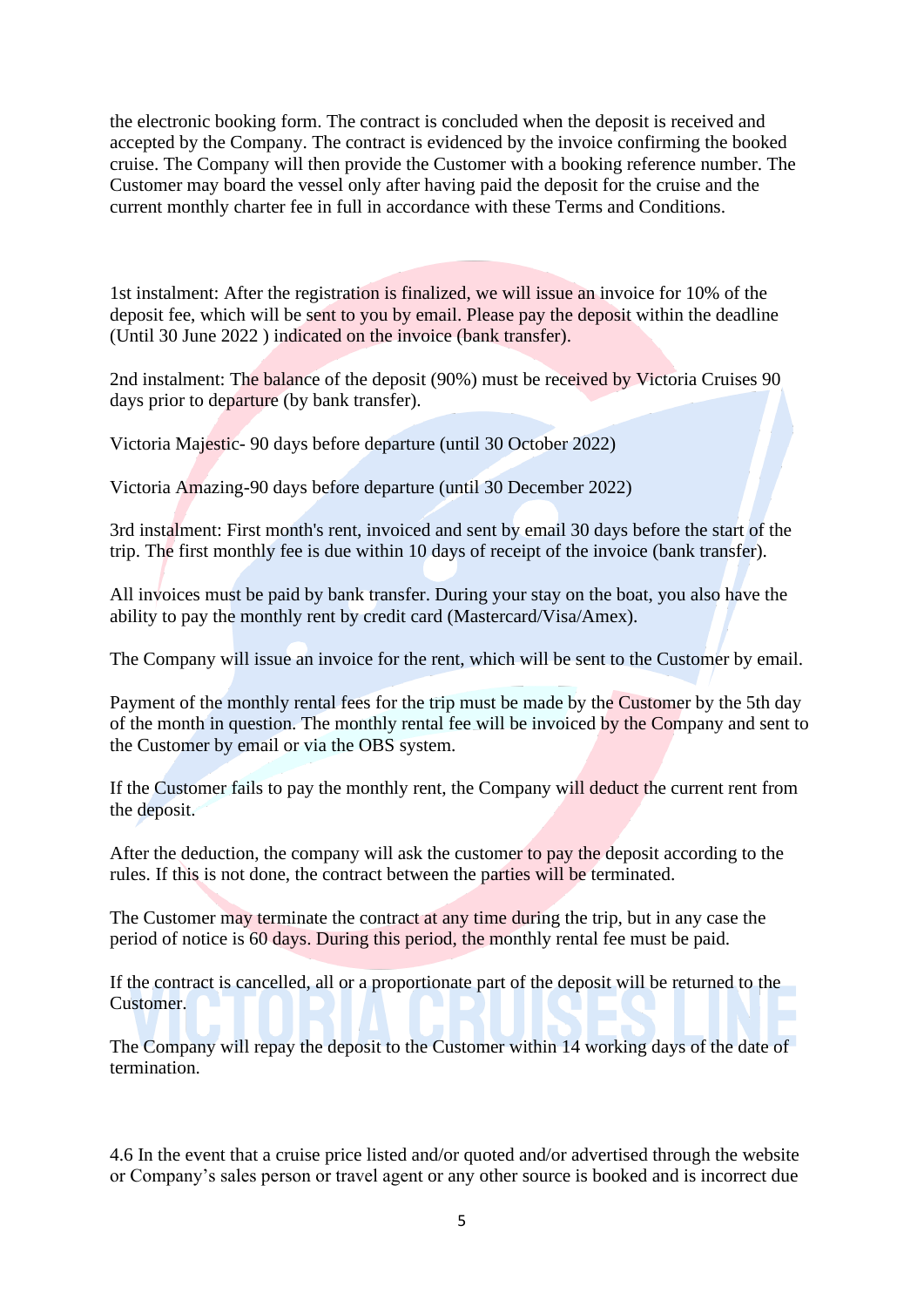to a human error, typographical error or technical error, the Company reserves the right to correct the error and request the Customer pay the correct amount or cancel the booking upon the Customer's written instructions and make a full refund of the price already paid by the Customer. Under no circumstances shall the Company be liable in any manner whatsoever, including without limitation, to honor any such booking resulting from the error.

4.7 Customer's booking will be charged in the following currencies:

All countries US Dollar  $(USD / $)$ 

4.8 The Customer shall be at all times be liable for any price due under the booking, including without limitation in the event the travel agent utilized by the Customer in order to book a cruise with the Company has failed to remit to the Company any monies paid by the Customer for such booking. Further, any refund made by the Company to the agent of the Customer shall be deemed payment to the Customer, regardless whether the agent actually delivered the monies of the refund to the Customer.

#### 4.9 Loyalty programme:

If you want to rent a stateroom or suite for a longer stay, we can offer you the following special discount:

- 1-year rental contract: -10% discount on the monthly rent
- 1.5-year rental contract: -15% discount on the monthly rent
- 2-year rental contract: -20% discount on the monthly rental
- 2.5-year rental contract: -25% discount on the monthly rental
- 3-year rental contract: -30% discount on the monthly rental
- Longer than 3 years:  $-40^{\circ}\%$  discount on the monthly rental

#### *If you terminate the contract before the end of the rental period, you will have to pay the discounted amount!*

## **5. INDEPENDENT CONTRACTORS: HOTEL ACCOMMODATION, AIRLINE TICKETS, GROUND TRANSPORTATION**

5.1 Hotel accommodation, airline tickets, ground transportation are provided by independent contractors, namely local suppliers who will be subject to local laws, rules, regulations and standards which will form the basis upon which to assess the performance of such services. Where such services are included in the booking, the package shall be regarded as having been performed if local laws and regulations have been complied with. Such independent contractors do not at any time act as agent or representatives of the Company.

5.1.2 The Company does not own or control any such independent contractors, makes no representation of any kind as to their performance and/or their suitability and does not undertake to supervise their activities. The Company acts as an intermediary for such products and services not directly provided by it and not forming part of the Customers package holiday. Any Customer purchasing or using such services or activities shall be entering directly into a contract with the independent contractor and shall be deemed to agree and consent that any liability for any death, personal injury, illness, emotional distress, mental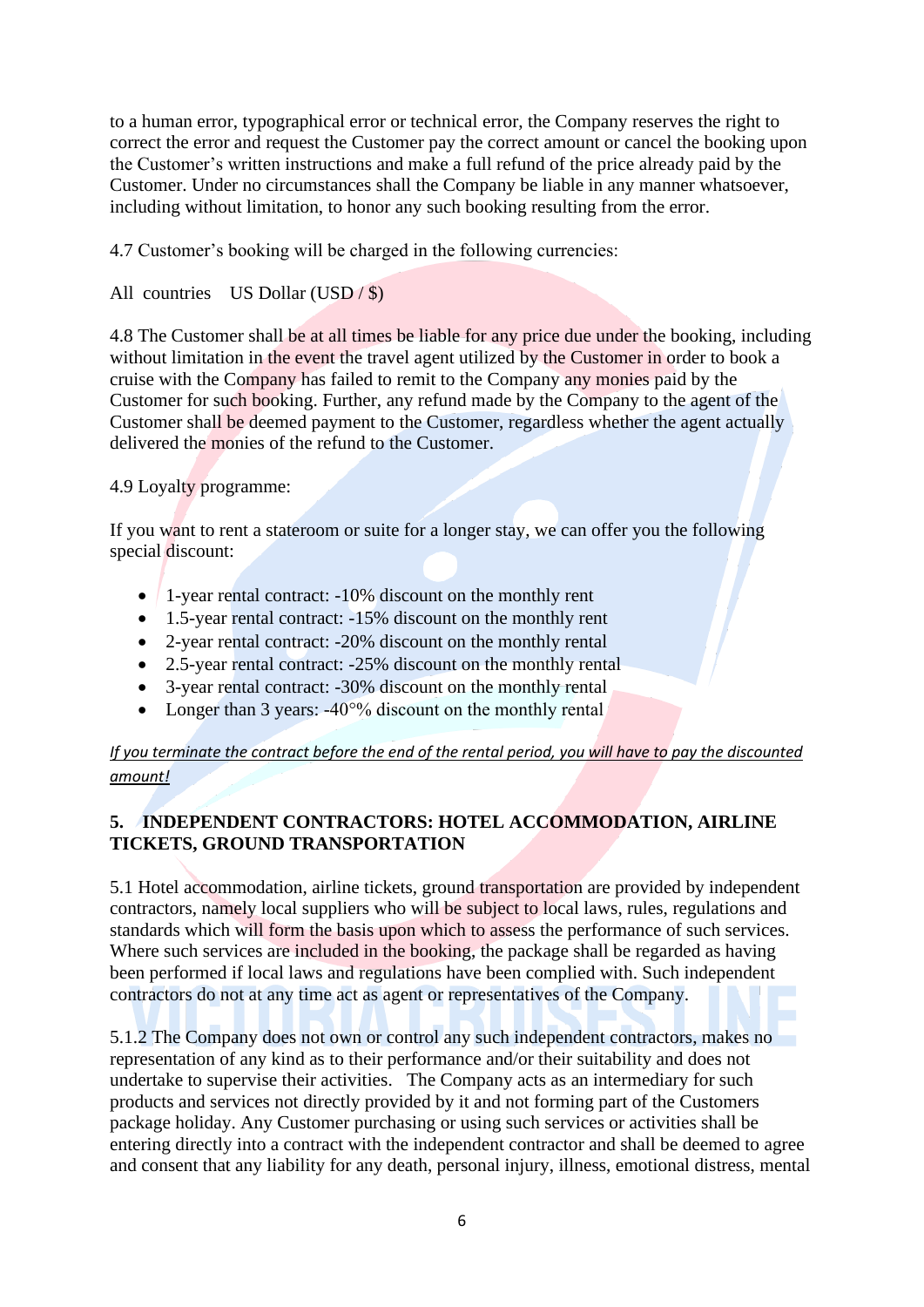suffering or psychological injury to the customer or loss of or damage to property shall be the sole responsibility of the provider of such service or activity. The Company is not a party to the contractual relationship in relation to such products and services supplied by independent contractors and as such, shall not be or become liable or responsible in any way for any act or omission of any such provider pertaining to or arising from or in connection with such services or activities.

5.1.3 For all such services (hotel accommodation, airline tickets, ground transportation and shore excursions) booked, the independent contractor's terms and conditions relevant to the Customers booking will apply (including without limitation relevant cancellation policies) in addition to these Terms, and these (where applicable) are expressly incorporated into the contract between the Customer and the Company.

5.1.4 Detailed terms and conditions applicable to the services described are available upon request.

## **5.2 SHORE EXCURSIONS**

5.2.1 Alternative shore excursions are charged separately. The Company will exercise reasonable skill and care in selecting a reputable shore excursion operator.

5.2.2 As regards the specific nature of some excursions, not all of these will be accessible to disabled Customers. Consequently, prior to booking the cruise, the Company recommends that Customers obtain information about the same through the Website or through its offices to find out whether the excursions they are interested in are accessible to disabled Customers. It is the Customer's responsibility after having obtained all necessary information by the Company as to the suitability of the shore excursion taking into account the Customer's needs to assess whether the shore excursions forming part of the all-inclusive cruise package are suitable for him/her or anyone travelling with them on holiday.

5.2.3 Please note that both itineraries and timelines of the shore excursions published on the Website and in any material distributed by the Company (including brochures) are intended to be purely indicative and maybe subject to changes. The itineraries and timetables of the shore excursions may also be subject to changes due to either unavoidable and extraordinary circumstances beyond the control of the Company or external factors, including without limitation weather conditions, and/or operational requirements of the service providers. The Company shall not be or become liable or responsible in any way for any alteration and/or cancellation in respect of the shore excursions.

5.2.4 Customers can have the option to purchase additional shore excursion online through the Website or onboard the vessels performing the cruise.

5.2.5 Detailed terms and conditions applicable to the shore excursions are available upon request or these can be found at www.victoria.cruises. The SHORE EXCURSION TERMS AND CONDITIONS are expressly incorporated into the contract between the Customer and the Company under these booking terms and conditions.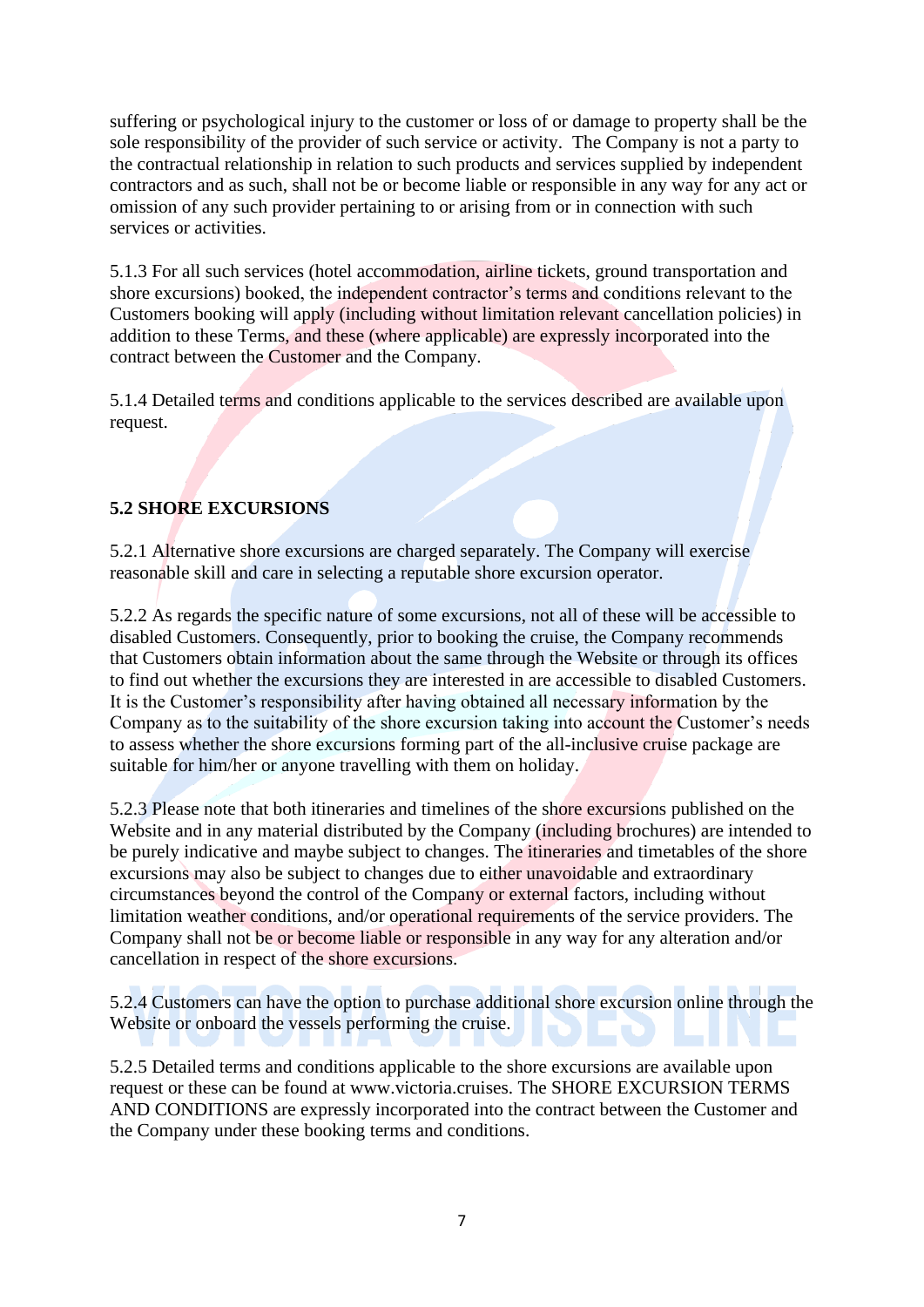#### **6. ALTERATION BY THE CUSTOMER**

Altering a booking after confirmation is generally not permitted except in special circumstances and subject to the Company's absolute discretion. Such changes must be notified in writing immediately and an administration charge may be made.

## **7. TRANSFER BY THE CUSTOMER**

The Customer may transfer the Customer's holiday contract to another person who can comply with all the terms of the contract, provided the Company is given 7 days' notice in writing before the start of the holiday.

Where the Company agrees to the transfer, both the original Customer and the substituted Customer shall be jointly and severally liable for the payment of any balance due and for any reasonable additional fees, charges or other costs arising from the transfer.

# **8. CANCELLATION BY THE CUSTOMER**

8.1 If for any reason the Customer wishes to cancel the cruise booked, the Customer must notify the Company in writing by recorded delivery at the address set out above or by email. Upon receipt of the Customer's instructions, the Company shall issue a cancellation invoice and return any money due to the Customer.

8.2 The following charges will apply:

Cancellation fees for individual bookings (cancellation policy applies on the Fare only):

#### **a. 5 days before the start of the trip 100% refund**

#### **b. 4-0 days before the start of the trip 95% refund**

#### **If the passenger has a positive COVID test result 1 days before departure, the deposit and the first month's rental fee will be refunded 100%. (Medical certificate required)**

The above charges are upon the full fare of your package holiday. Any charges for additional travel services products and/or services not forming part of your all-inclusive package shall be fully refunded at the time of cancellation prior to sailing.

8.3 The Customer has the right to cancel the holiday contract before the start of the holiday without paying any cancellation fee in the event of unavoidable and extraordinary circumstances occurring at the place of destination or its immediate vicinity and significantly affecting the performance of the holiday, In such circumstances the Customer shall be entitled to a full refund or any payments made for the holiday, but shall not be entitled to additional compensation.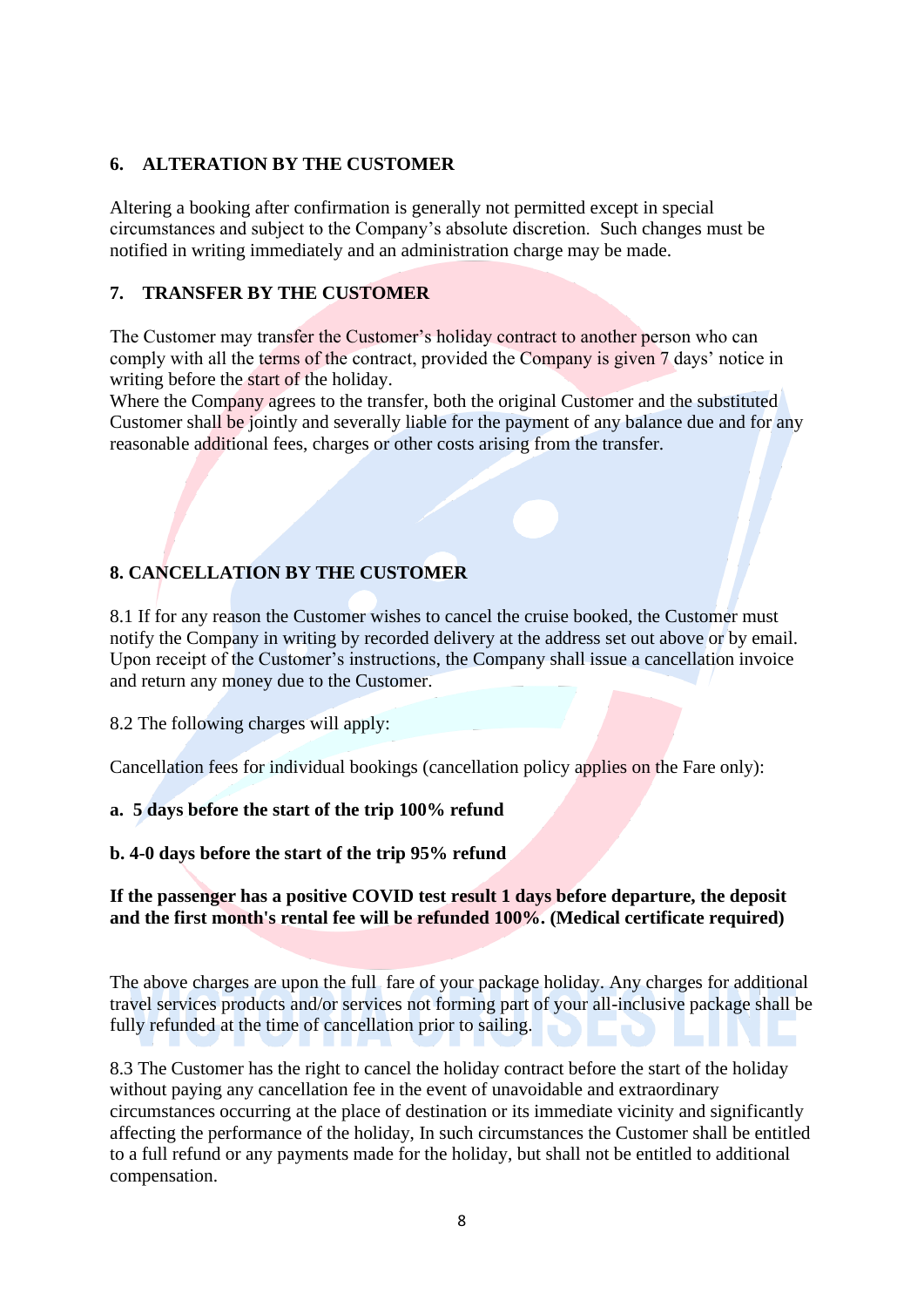## **9. ALTERATION/CANCELLATION BY THE COMPANY**

9.1 Cruises on the Website are planned several months in advance and despite efforts to keep to what is advertised it is sometimes necessary to make changes. The Company reserves the right at any time to alter or cancel any element of the cruise if the Master or the Carrier considers that such alteration or termination is for any reason whatsoever necessary for the good management of the vessel or the Carrier, or for reasons of unavoidable and extraordinary circumstances which shall include, without limitation, bad weather conditions, war or threat of war, riots, civil commotions, disasters, acts of God, actual or threatened terrorist activities, natural and nuclear disasters, fire, closure of ports, actual or threatened strikes or any industrial action, or any other event whatsoever outside the control of the Company. The Company shall not be liable for alteration or cancellation as a result of such events which are (i) attributable to a third party unconnected with the provision of the cruise or (ii) which are unforeseen or unavoidable or (iii) are due to unusual and unforeseen circumstances beyond the control of the Company, which could not have been avoided with due care or the Company could not have foreseen or forestalled.

9.2 The Company may cancel the Customers holiday contract and give a full refund to the Customers for any payments made for the holiday, without paying any additional compensation if the number of Customers booked do not meet the minimum numbers required for the cruise to depart on its itinerary and the Company notifies the Customers of the cancellation of the holiday contract no later than :-

(i) 20 days before the start of the holiday in the case of trips lasting more than 6 days

9.3 Where the Company is constrained before the departure to alter significantly an essential term of the contract including the price or cancellation is made prior to sailing, the Company will notify the Customer as soon as possible and give the Customer the following options:

(i) A full refund or any monies paid; or

- (ii) An alternative cruise of the same or greater value at no extra cost; or
- (iii) An alternative cruise of a lower value with a refund of the difference.

On receipt of these options the Customer must notify the Company as soon as possible of the Customer's choice. An alternative cruise may be taken at any time within 12 months of the cancelled cruise. The Company shall refund the Customer within 14 days from the time the contract is at an end.

9.4 The Company accepts responsibility for providing all the elements of the advertised cruise but if it fails to provide what has been booked, the Customer must inform the Company or its representative without undue delay if the Customer considers that any of the services under the cruise holiday contract has not been performed in accordance with the terms of the contract. Failure by the Customer to notify the Company or its representative may be taken into account when determining any price reduction or compensation for damages where such notice would have avoided or reduced the damage.

9.5 The Company shall remedy any lack of performance of the services under the cruise holiday contract raised by the Customer unless: (i) It is impossible to do so, or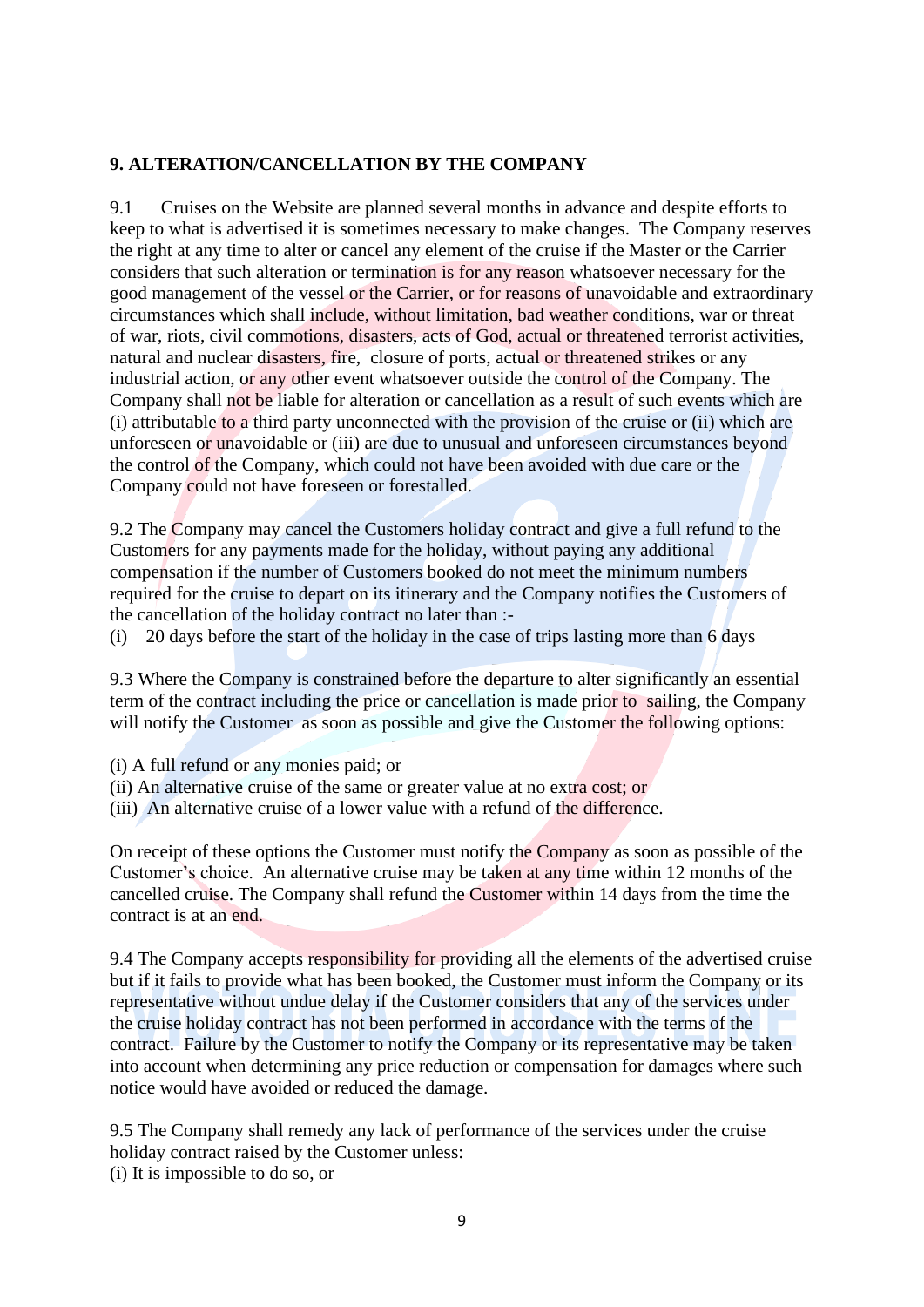(ii)Will incur disproportionate costs, taking into account the extent of the any lack of performance and the value of the contractual service affected.

9.6 If after sailing a significant proportion of the cruise cannot be provided, the Company shall offer at no extra cost to the Customer, suitable alternative arrangements, where possible, equivalent or higher quality than those specified in the contract, for the continuation of the cruise and compensate the Customer for any difference in price.

If it is not possible to provide a suitable alternative or the Customer reject any alternatives, provided the Customer's rejection is reasonable, the Company will provide the Customer with equivalent transport back to the place where the cruise commenced or another place which the Customer agree to and where appropriate, offer the Customer compensation.

9.7 The Customer shall not be entitled to compensation if the Company proves that the lack of performance of the contract is attributable to the Customer, attributable to a third party unconnected with the provision of the travel services included in the holiday contract and is unforeseeable or unavoidable; or due to unavoidable and extraordinary circumstances.

9.8 The following are examples of significant alterations: an increase in the price of more than 8% and any alteration of elements that are fundamental to the enjoyment of the holiday when considered as a whole. In relation to this clause the following are not considered as significant alterations: (i) change of airline carriers, flight timetables and itineraries, provided the departure and arrival dates remain unchanged and the Customer may embark and disembark the vessel as scheduled; (ii) the substitution of the vessel; (iii) the modification of the itinerary of the cruise; (iv) a change of cabin or a change in hotel accommodation, providing that the cabin and/or hotel are in the same or higher category; (vi) changes to the programme of shows and other forms of entertainment on board the vessel.

9.9 If it is necessary for technical, operative or other good reason, the cruise operator and/or the Company may substitute the vessel with another vessel with similar characteristics. The exercise of this right is not a significant alteration as referred to in this clause.

9.10 The Carrier, and, on behalf of the same, the Captain of the vessel, may also modify the itinerary of the cruise for reasons of unavoidable and extraordinary circumstances, or for reasons of the safety of the vessel or of navigation. The exercise of this right is not a significant alteration as referred to in this clause.

9.11 The list of examples given above which are not considered to be significant alterations of the Customers booking is not exhaustive and does not preclude the Company from treating other events as not being significant alterations.

## **10. TRAVEL INSURANCE**

10.1 The Customer must ensure that the Customer have appropriate travel insurance for the entire duration of the Customer's holiday to cover the Customer for cancellation including cancellation of the contract by the Customer cost of assistance, illness, death or personal injury, medical treatment, damage to and/or loss of luggage, repatriation.

#### **11. LIABILITY**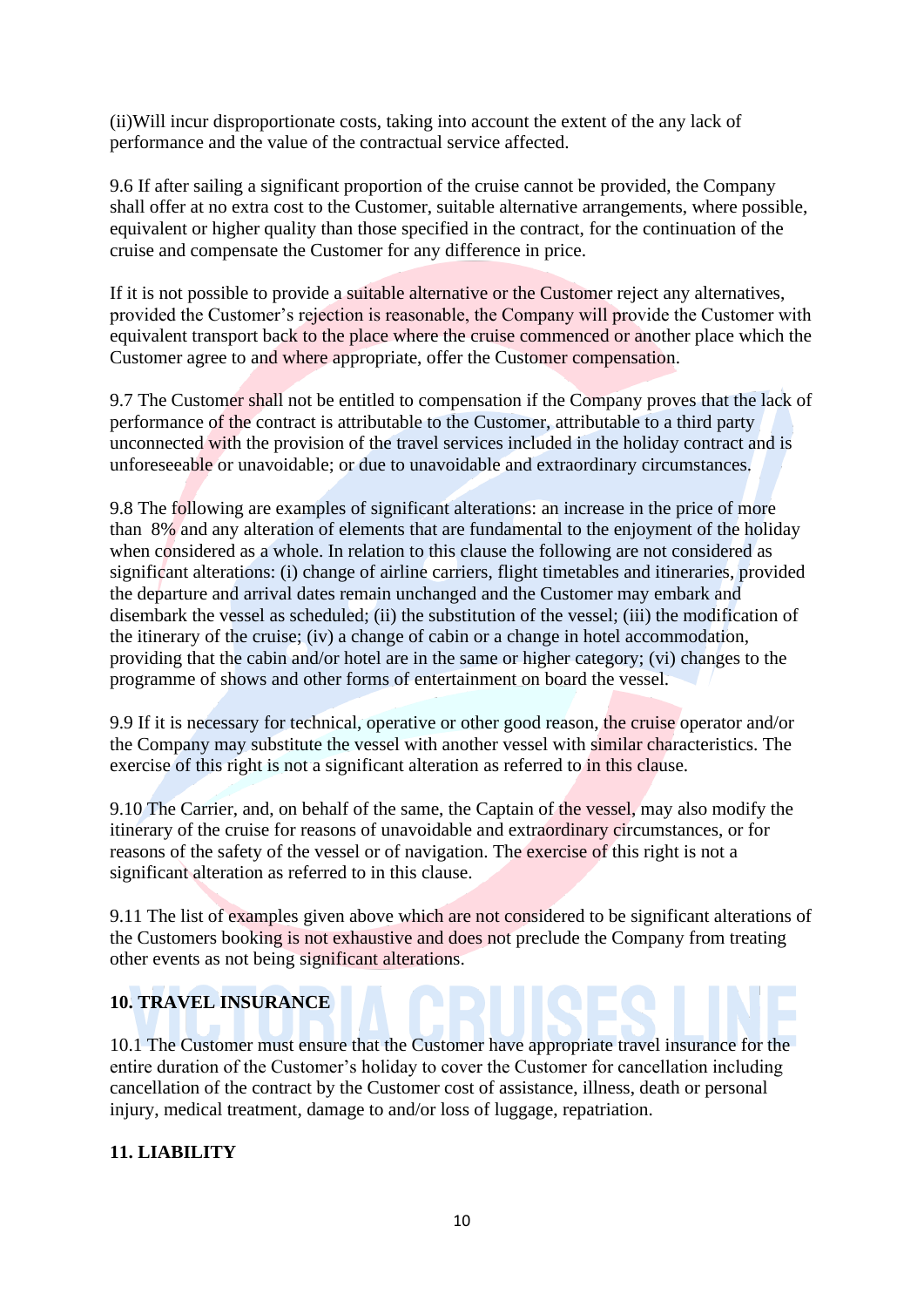11.1 The Company accepts responsibility for providing all the elements of the advertised cruise but if it fail to provide what has been booked the Company is not liable if the reason is due to:

(i) The Customer's fault or the fault of anyone named on the booking;

(ii) the fault of a third party unconnected with this contract and is unforeseeable and unavoidable;

(iii) unavoidable and extraordinary circumstances;

11.2 The Company's liability is limited to and shall not under any circumstances exceed that of the Carrier under its Terms and Conditions of Carriage.

11.3 The limits of liability and the time for bringing claims pursuant to the Athens Convention are expressly incorporated into these Booking Conditions for the purpose of limiting the amount of Compensation payable by the Company.

11.4 The Athens Convention is an international Convention which governs the carriage of Customers and their luggage by sea as between a Carrier and the Customer. Under the Athens Convention liability for personal injury/death is limited. The Company's liability is limited to 46,666 SDR's (Special Drawing Rights) under the Athens Convention where applicable from 1 January, 2013 and/or to 400,000 SDR's per Customer per incident based on the EU Regulation 392/2009 where applicable. The Company's liability for loss of or damage to luggage is also limited and the Athens Convention and/or EU Regulation 392/2009 is limited to the amounts specified therein which makes special provision for valuables and specifies the time limits in which to bring a claim. The Athens Convention presumes that luggage has been delivered undamaged to the Customer unless written notice is given: (a) in the case of apparent damage, before or at the time of disembarkation or redelivery; (b) in the case of damage which is not apparent or of loss, within 15 days from the date of disembarkation or re-delivery or from the time when such re-delivery should have taken place. The Customer are precluded from making a double recovery against the Company for any death or personal injury, loss or damage to luggage sustained during the cruise for which a claim has already been brought against another party, including, without limitation, the Carrier.

For claims for missing or damaged baggage the Customer must follow the rules on the back of their ticket or contained within the Carrier's conditions of carriage. Please note, time limits apply within which to notify the Company or the Carrier and make a claim. The Company will not accept liability for high-value items which the Customer should insure for the appropriate amount. If there are no applicable limits for luggage then the Company's liability will be limited to 600 Euro per person.

11.5 In so far as the Company or the Carrier may be liable to a Customer in respect of claims arising out of carriage by sea, the Company and or the Carrier shall be entitled to all the rights, defence, immunities and limitations available, respectively, to the actual carrier and under the relevant Conventions, and nothing in this Agreement shall be deemed as a surrender thereof. To the extent that any provision in this Agreement is made null and void by the Athens Convention or any legislation compulsorily applicable or is otherwise unenforceable, it shall be void to that extent but not further.

11.6 Notwithstanding anything to the contrary elsewhere in this Agreement, the Company shall not in any circumstances be liable to Customers or anyone in their party for any loss or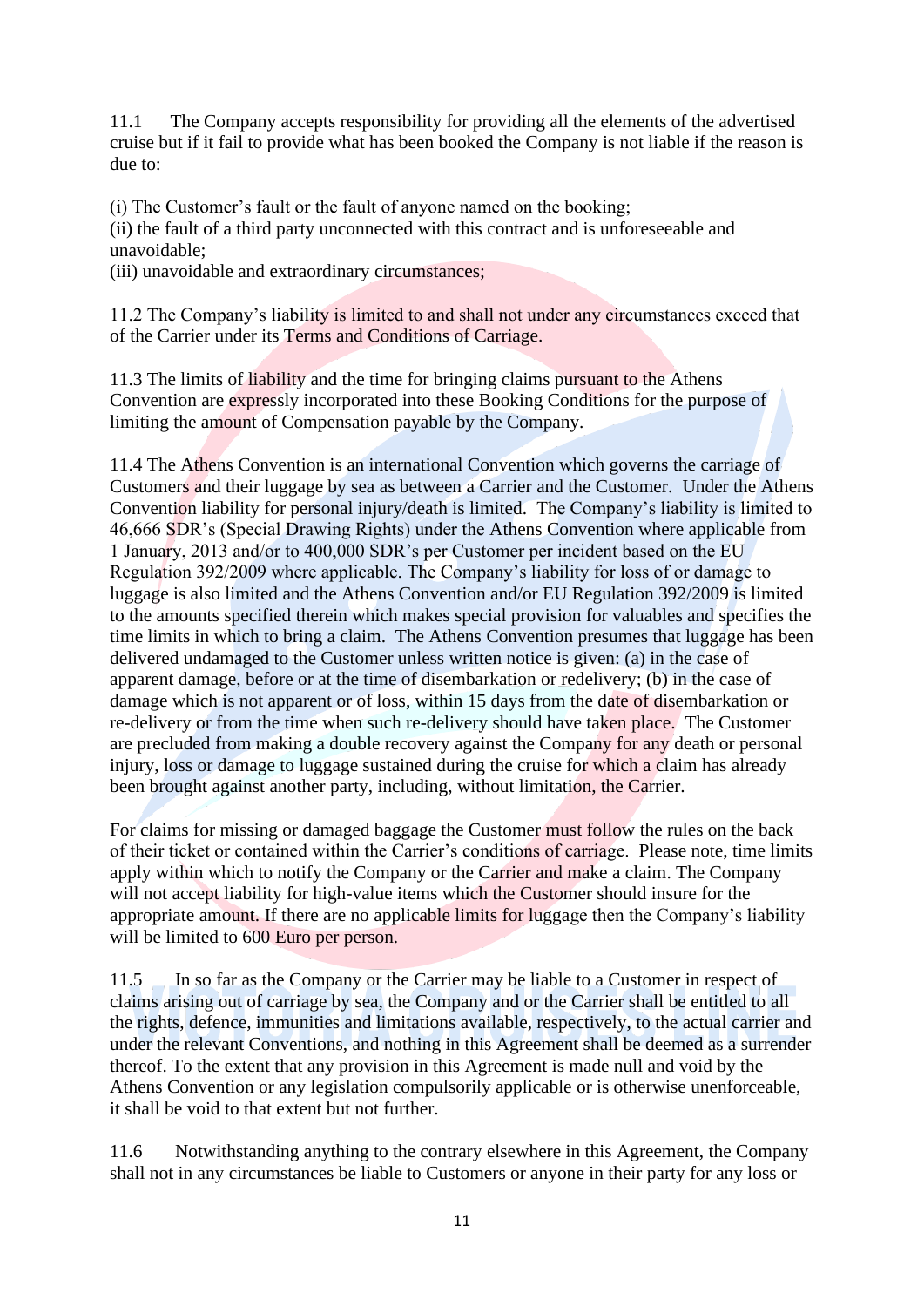anticipated loss of profit, loss of revenue, loss of use, loss of contract or other opportunity nor for any other consequential or indirect loss or damage of a similar nature. For claims not involving personal injury, death or illness or which are not subject to the Conventions referred to above, any liability the Company may incur for the negligent acts and/or omissions of its suppliers shall be limited to a maximum of the price which the Customer paid for the Contract not including insurance premiums and administration charges. Where this relates to loss of and/or damage to luggage and/or other personal possessions then the Company's liability will not exceed 600 Euro. The Company will not at any time be liable for any loss of or damage to valuables of any nature. The use of safes on board is not a deposit with the vessel under the Convention or the Regulation.

If any international convention applies to or governs any of the services or facilities included in the Customers Booking arranged or provided by the Company, or provided by any of the Company's suppliers, and the Customer makes a claim against the Company of any nature arising out of death, injury, loss or damage suffered during or as a result of the provision of those services or facilities, the Company's liability to pay the Customer or any member of the Customer's Booking Group compensation and/or the amount (if any) of compensation payable to the Customer or any member of the Customer's Booking Group by the Company will be limited in accordance with and/or in an identical manner to that provided for by the international convention concerned (in each case including in respect of the conditions of liability, the time for bringing any claim and the type and amount of any damages that can be awarded). International Conventions which may apply include in respect of carriage by sea the PLR and where applicable, the Athens Convention 1974; in respect of carriage by road, the Geneva Convention 1973; and, in respect of hotels, the Paris Convention 1962. The Company will provide the Customer with copies of the relevant conventions if the Customer asks the Company. This means that the Company will be regarded as having all benefit of any limitations of compensation contained in any of these conventions or any other international conventions applicable to the Customers Booking and are incorporated by reference into these booking terms and conditions.

## **12. Health**

12.1 The Customer warrants that he/she and all travelling on the booking are fit to travel. Any Customer with any medical condition that may affect fitness to travel must submit a physician's certificate prior to booking.

12.2 The Company, the local Port Authorities and/or the Carrier shall be entitled to administer a Public Health Questionnaire on their own behalf at any time. The Customer shall supply accurate information regarding any symptoms of illness including but not limited to gastrointestinal illness. In relation to travel by sea and/or by air, the Carrier may deny boarding to any Customer that it considers in its sole discretion to have symptoms of any viral or bacterial illness including but not limited to Norovirus. Refusal by a Customer to complete the relevant questionnaire may result in denied boarding.

12.3 Carriers by sea may refuse travel to any Customer that they consider is unfit for travel, or likely to endanger health or safety or likely to be refused permission to land at any port or render the Carrier liable for maintenance of Port or repatriation. These matters are set out more fully in the Carrier's Conditions of Carriage.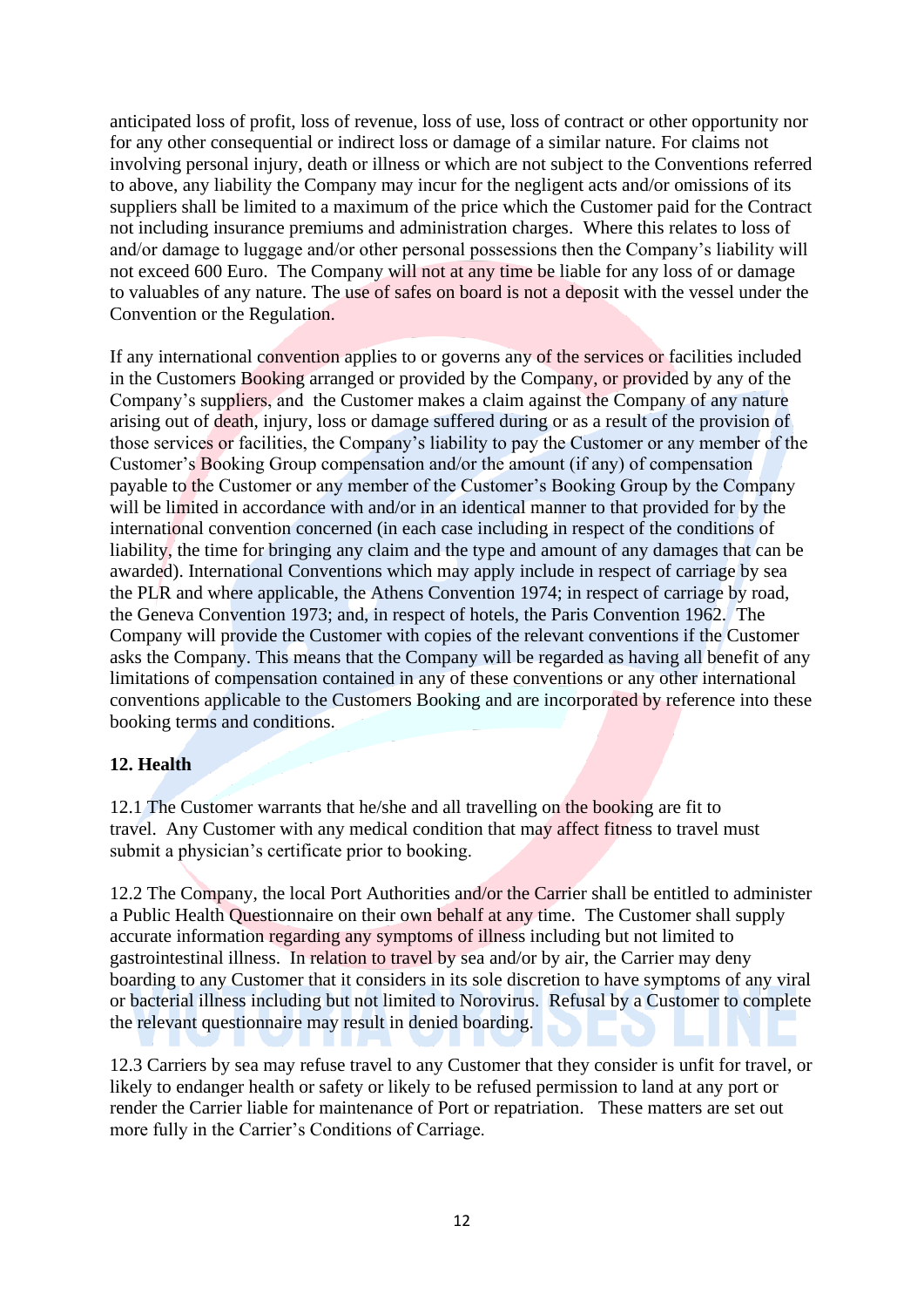12.4 Carriers by sea may require the Customer to remain in his or her cabin for reasons of health and safety.

12.5 Since the cruise vessels on which holidays are offered are not equipped for assistance during pregnancy or childbirth, bookings cannot be accepted from Customers who, at the scheduled date of departure, have entered the 24th week of pregnancy unless a medical certificate of fitness to travel is provided. The Customer's attention is drawn to the section headed "Medical treatment" below and to the Terms and Conditions of Carriage of the Carrier. The Company is not liable and takes no responsibility if the vessel and or the doctor are unable to provide necessary treatment. The doctor on board is not qualified to deliver babies or give pre or post-natal treatment.

## **13. DISABILITY AND SPECIAL REQUIREMENTS**

13.1 'The Customer is asked to provide full details at the time of booking if the Customer or any Customer travelling in the Customer's booking has reduced mobility in order that the Company can consider whether the cruise holiday is generally suitable for persons with reduced mobility. The Customer are asked to provide full details at the time of booking if the Customer or any Customer travelling in the Customer's booking is unwell, infirm, Disabled or has Reduced Mobility, if the Customer/or any person travelling in the Customer booking have any special seating requirements and/or if the Customer/or any person travelling in the Customer's booking need to bring any medical equipment on board. It is the Customer's responsibility to notify the Company prior to booking if the Customer or any person in the Customer's booking need to have medical equipment on board so that the Company can ensure that the medical equipment can be carried and/or carried safely.

The Customer are asked to provide full details at the time of booking if the Customer/or any person travelling in the Customer's booking needs to bring a recognised assistance dog on board the vessel. Please note that assistance dogs are subject to national regulations.

Where the Company considers for the safety and comfort of the Customer or any person travelling in the Customer's booking that it is strictly necessary it may require a Disabled Person or Persons with Reduced Mobility to be accompanied by another person who is capable of providing the assistance required by the Disabled Person or Person with Reduced Mobility. This requirement will be based entirely on the Company assessing the Customer or any person travelling in the Customer booking on the grounds of safety and may vary from vessel to vessel and/or itinerary to itinerary.

13.2 If The Customer or any person travelling in the Customer's booking have any particular conditions, Disability or Reduced Mobility which require personal care or supervision then such personal care or supervision must be organized by the Customer and at the Customer's expense. The vessel is unable to provide respite services, one-to-one personal care or supervision or any other form of care for physical or psychiatric or other conditions.

13.3 If after careful assessing the Customer or any person travelling in the Customer's booking their specific needs and requirements, the Company concludes that the Customer or that person cannot be carried safely and in accordance with applicable safety requirements then the Company can refuse to accept a booking or embarkation of a Disabled Person or Person with Reduced Mobility on the grounds of safety.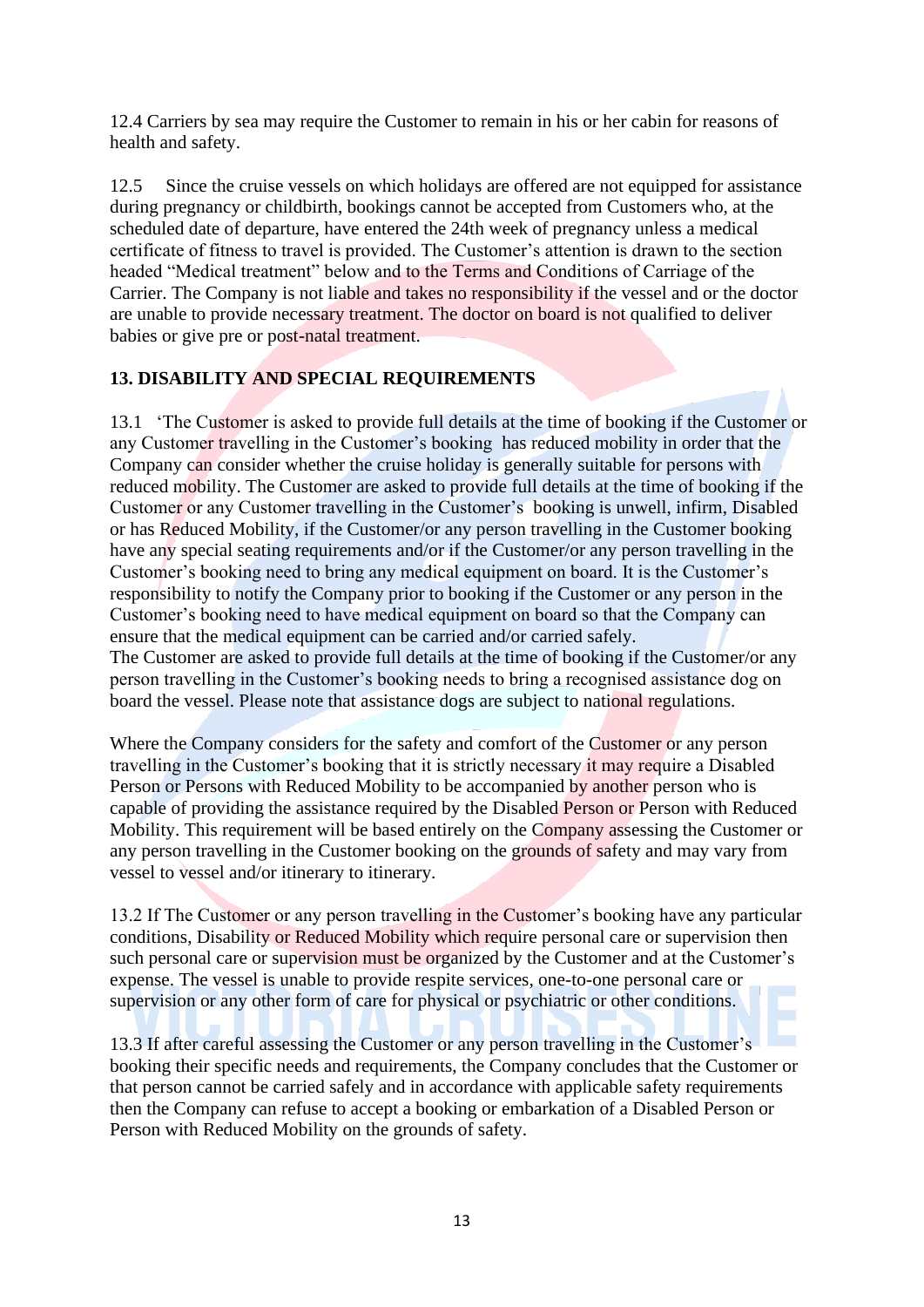13.3 The Company reserves the right to refuse to carry the Customer or any person travelling who has failed to adequately notify the Company of any Disabilities or needs for assistance in order for the Company to make an informed assessment that The Customer can be carried in a safe or operationally feasible manner on the grounds of safety. If the Customer or the person travelling in the Customer's booking do not agree with a decision of the Company, then the Customer/they must provide a complaint in writing with all supporting evidence to the Company and the matter will be considered by a Senior Manager.

13.4 The Company reserves the right to refuse to carry the Customer or any person travelling in the Customer's booking who in the opinion of the Company and/or the Carrier is unfit for travel or whose condition may constitute a danger to themselves or others on the Cruise on the grounds of safety.

For the Customer's safety and comfort, if the Customer or any person in the Customer's booking become aware between the date of booking the Package and the date of commencement of the Package that the Customer or they will require special care or assistance as detailed above then the Customer/they are asked to inform the Company immediately so that Company can make an informed assessment whether or not the Customer or any person travelling in the Customer's booking requiring such special care or assistance can be carried in a safe or operationally feasible manner.

13.5 The vessels may have a limited number of cabins suitable for mobility reduced persons or disabled persons. Not all areas of the vessels are accessible to disabled persons and/or specifically equipped to offer disabled access. Therefore, all bookings for disabled persons are subject to the availability of suitable accommodation and, if appropriate, subject to the presence of an attendant/companion who is able to assist the disabled person. Those Customers confined to wheelchairs must furnish their own standard size wheelchair. The Company accepts no obligation to arrange alternative activities on board or on land for disabled Customers, or any responsibility for the partial or total inability of any disabled Customer to take advantage of advertised services or activities during the Holiday.

13.6 The Company will do its best to meet Customers' special needs or requirements, medical, dietary or otherwise but such requests do not form part of the contract and therefore the Company cannot be liable for not providing these.

## **14 MEDICAL TREATMENT**

14.1 The Customer must ensure that the Customer have a fully comprehensive travel health insurance policy covering medical treatment and repatriation. Customers with medical history or problems are advised to seek advice from their doctor before travelling.

14.2 Whilst medical facilities are provided on board cruise vessels, the Customer must take into account that the ship's doctor is not a specialist and the ship's medical centre is not required to and is not equipped to the same standards as a land-based hospital but to provide general medical care. Vessels carry medical supplies and equipment in accordance with flag state requirements. Thus, neither the Company nor the Carrier or the doctor shall be liable to the Customer as a result of any inability to treat any medical condition on board. The Customer acknowledges that whilst there is a qualified doctor onboard it is the Customer's obligation or responsibility to seek medical assistance if necessary during the cruise.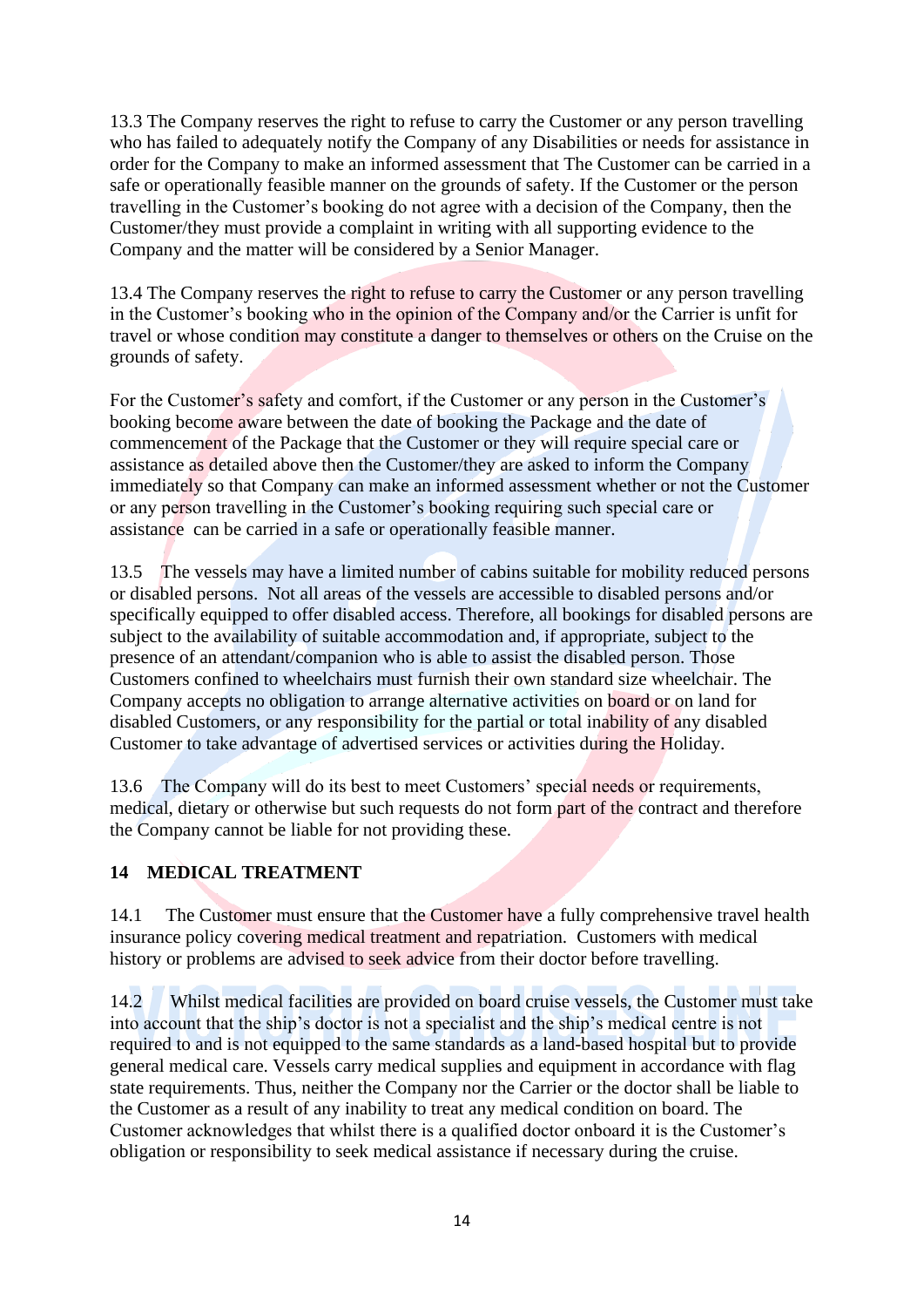14.3 Before departure, Customers should seek appropriate advice regarding vaccines or other medicines, or precautions required for the countries they are going to visit. The Customers must have with them all relevant vaccine certificates.

14.4 In the event of illness or accident Customers may have to be landed ashore by the Carrier and/or Master for medical treatment. Neither the Company nor the Carrier makes any representations regarding the quality of medical treatment at any port of call or at the place at which the Customer is landed. The Company and the Carrier do not accept any responsibility whatsoever in relation to medical facilities provided ashore.

14.5 Medical facilities and standards vary from port to port. The Company and the Carrier make no representations or warranties in relation to the standard of medical treatment ashore.

# **15. CUSTOMER DUTIES**

15.1 Customers' behaviour must not compromise the safety, peace and enjoyment of the cruise by the other Customers. Customers must act prudently and follow all instructions issued by the Company and/or Carrier and comply with any administrative or statutory regulations that apply during their holiday.

15.2 Customers must not bring live animals, firearms and ammunition, explosives, or inflammable, toxic or dangerous substances on board any vessel.

15.3 Customers shall be liable for any damage suffered by the Company and/or Carrier and/or any supplier of any service that forms part of the Holiday as a result of the Customer's failure to comply with this clause. In particular, the Customer shall be liable for all damage caused to the vessel or to its furnishings and equipment, for injury or loss to other Customers and third parties, and also for all penalties, fines and expenses attributable to the Customer that the Company, the Carrier or supplier may be liable to pay to the port, customs, health or other authorities of any country whatsoever.

15.4 The Customer must provide the Company with all documents and information in his/her possession that may be needed by the Company to exercise a right of subrogation for the Customer towards third parties that may be liable for any loss suffered by the Customer. The Customer is liable to the Company for any prejudice to the right of subrogation caused by failure to comply fully with this clause.

15.5 Customers must provide the Company with all information it requests to allow it or any suppliers of services that make up the Holiday to fulfill their obligations relating to security.

# **16. TRAVEL DOCUMENTS**

16.1 It is the Customer obligation to have a valid passport, visas, medical cards and any other documents necessary for the scheduled ports of call and disembarkation. Some countries outside of the EU require a passport to have a certain period of validity left on it, such as 6 months, or blank pages Proper and valid and in full force travel documentation and eligibility to travel is required at the time of embarkation and throughout the cruise. It is the Customer's sole responsibility to ensure his/her eligibility to travel and that he/she has all the necessary and valid travel documents to be able to travel and conclude the cruise booked. If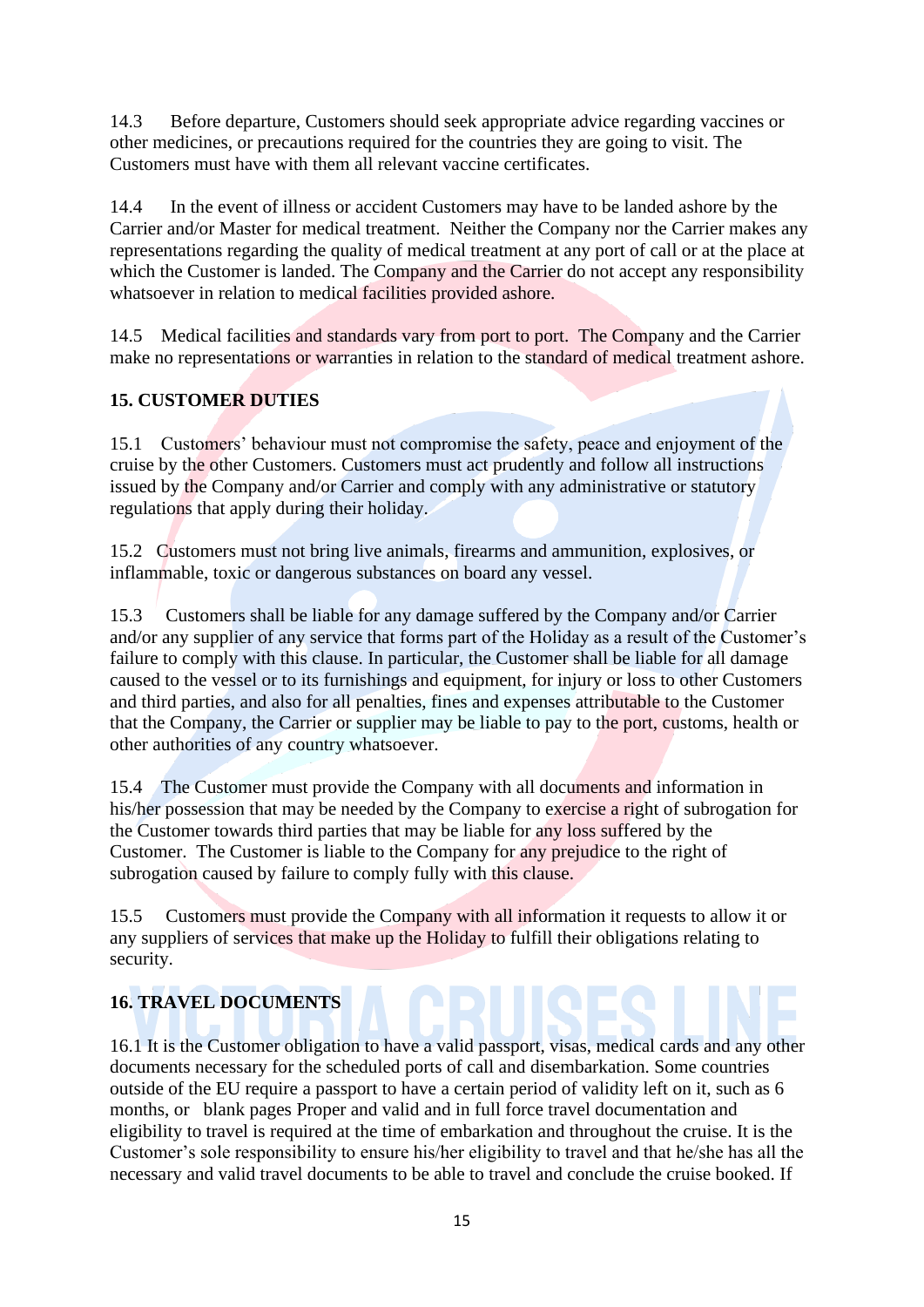the Customer fails to obtain all necessary and valid documents, embarkation onboard the vessel shall not be permitted and full cancellation fees shall be charged and the Customer will not be entitled to any refund of the cruise rate whatsoever. Customers are advised to check with their travel agent or the appropriate governmental authority in the Customer's country, in order to obtain information on any required visa and any other documents that they may require for their holiday or trip. Customers should fully inform the said authorities in detail in respect of the countries that the Customer shall visit to check whether the Customer will require a visa or if they would need to comply with certain health formalities.

16.2 Under no circumstances shall the Company be responsible in any manner whatsoever, including for any costs, damages etc suffered by the Customer as a result of denial of boarding or even denial of disembarkation by the relevant authorities due to Customer's failure to comply with the requirements under clause 16.1. If the Company and/ or the Carrier has to pay a fine in this connection the Customer will be required to reimburse them.

## **17. COMPLAINTS**

Subject to clause 9.2 above any complaints must be made in writing to the Company and sent to **Efesou 9, Paralimni, 5280, Cyprus**.

#### **18.JURISDICTION**

18.1 Any action, suit or proceedings against the Company or its employees (excluding any action under the Athens Convention which may be brought in any of the courts specified in Article 17 of the Athens Convention) shall, unless the Company expressly agrees otherwise in writing, be brought in the Courts of Nicosia, Cyprus.

18.2 Other than in respect of death and personal injury, every claim must be notified to the Company in writing within 6 months from the date on which the claim arose, and any action (not subject to the Athens Convention) must be commenced within one year from that date, failing which the Company shall be under no liability to the Customer whatsoever.

#### **19. THE CUSTOMER'S FINANCIAL PROTECTION**

#### **19.1 CRUISES**

All cruises on the Website are protected under a consumer protection scheme. In the unlikely event of the Company's insolvency, appropriate measures shall be taken to refund any money the Customer has paid to the Company.

#### **19.2 FLIGHTS**

#### **20. DATA PROTECTION OF DATA SUBJECT**

20.1 In order to process the Customers booking and to ensure that the Customers travel arrangements run smoothly and that the Company comply with its legal obligations to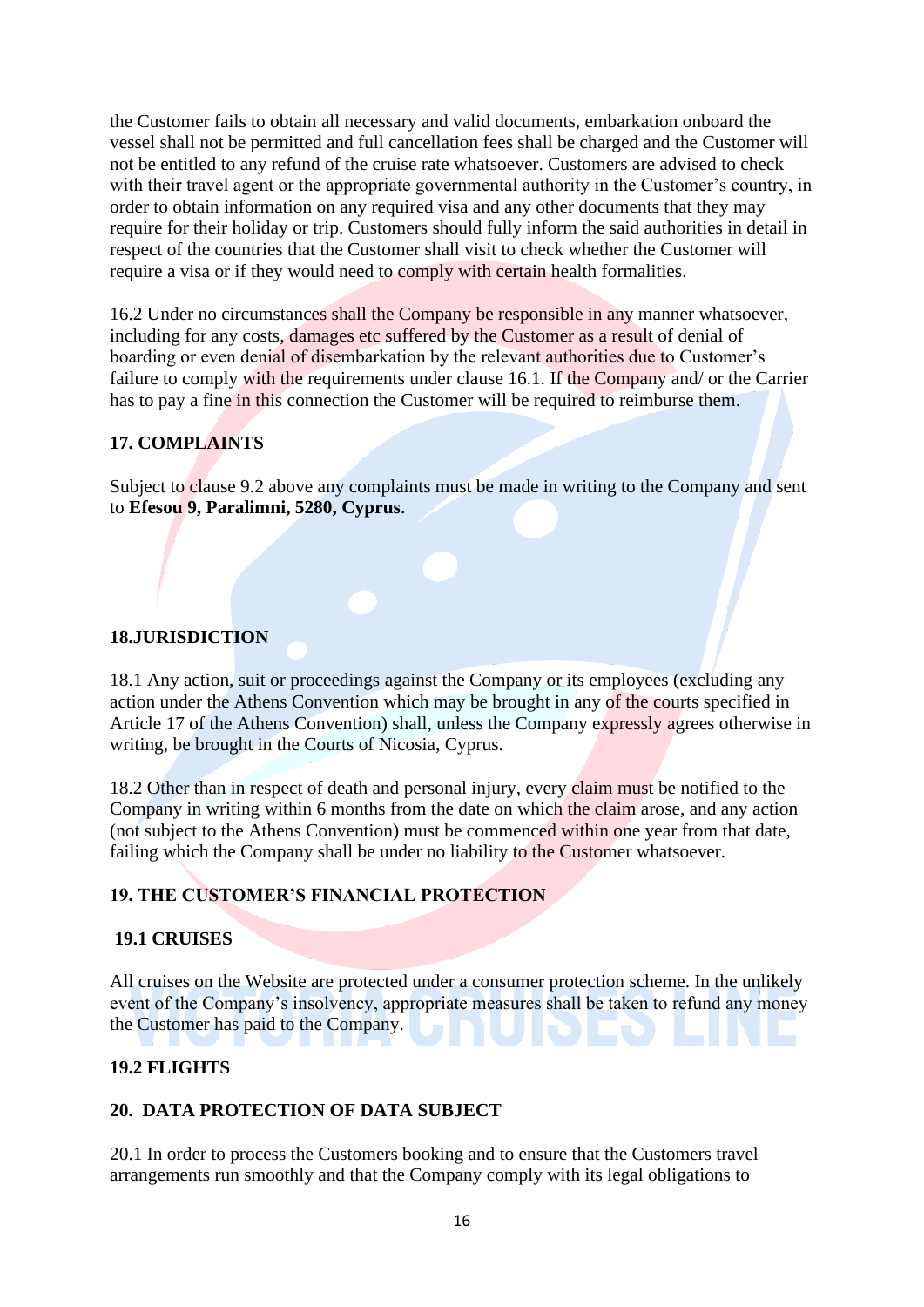perform its holiday contract with the Customers the Company requires the Customer to provide personal data relating to all persons travelling on the booking, including children (data subjects). The Company shall collect such personal data in accordance with its privacy and data protection policies [this can be found at www.victoria.cruises] in accordance with relevant data protection laws including Regulation (EU) 2016/679 which applies from 25 May 2018.

20.2 Personal data means any data relating to the data subject, such as name, e-mail, postal address, date of birth, nationality, passport or ID number, bank or credit card details, biometric data for the purpose of uniquely identifying the Customers, data concerning health for the purposes of monitoring and alert purposes, the prevention or control of communicable diseases and other serious threats to health, including any special needs/dietary requirements, name and communication details of a person to contact in case of an emergency Sensitive data includes racial or ethnic origin and religious beliefs.

20.3 In accordance with its policies the Company shall only seek such personal data as is necessary to comply with its legal obligations (for example immigration and governmental requests) or to perform its contract with the Customers safely which includes information relating to medical conditions, reduced mobility or any disability which may be relevant to providing appropriate facilities and or assistance or assessing whether the holiday or any element provided is safe and suitable. Such personal data the Customers shall provide to the Company may be stored, used, disclosed by transmission or otherwise made available to other suppliers or third parties in order to enable the Company to perform different parts of its contract with the Customers. The Company will only process any data about the Customers that is relevant and necessary and where the Company is required to pass the information on to the relevant suppliers of the Customers travel arrangements such as airlines, hotels, transport companies covering various components of the Customers holiday with the Company. The Customers personal data may be required and provided to security or credit checking companies, public authorities such as customs/immigration or as required by law.

20.4 The Company will take full responsibility for ensuring that proper security measures are in place to protect the Customers personal data, including the security measures of any company or person processing the Customers personal data on the Company's behalf. Additionally, where the Customers holiday is outside the European Union (EU), controls on data protection in the Customers destination may not be as strong as the legal requirements in the EU. However, the Company will only transfer the Customers personal data to a third country or an international organisation only if the third country or international organisation processing the Customers personal data has provided appropriate safeguards, and on condition that the Customers rights and legal remedies in respect of his/her data are available.

20.5 The Company will not pass any of the Customers personal/sensitive data onto any person who is not responsible for any part of the Customers travel arrangements and the request for the personal/sensitive data is not necessary for the performance of the Customers contract with the Company. The Company will retain the Customers personal data in its archived system for up to 7 years from the last use of such personal data to allow the Company to comply with its legal obligations relating to the bookings and for the additional purpose of defending any legal action brought against the Company in relation to the Customers contract with the Company. The Company will only keep the Customers personal data for as long as it is necessary or is required by law.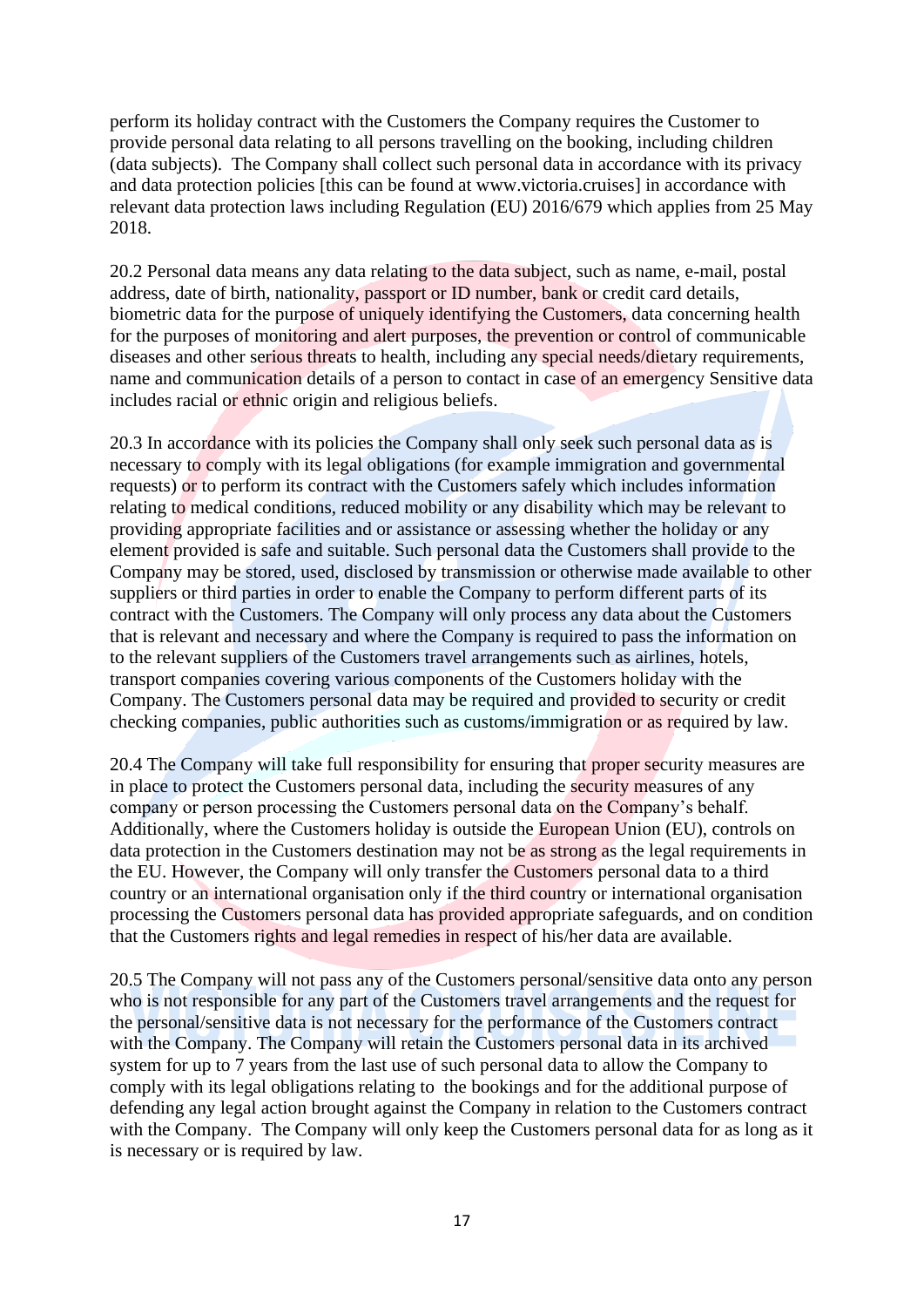20.6 The Customer is entitled to seek access to personal data held by the Company in accordance with the Company's policies and to ask the Company to rectify any inaccurate personal data concerning the Customer or to delete sensitive data subject to the policy and any legal basis on which the Company may object. **Customers may obtain a copy of the personal information held about himself/herself by contacting Victoria Cruises Line Limited in writing at Efesou 9, Paralimni, 5280, Cyprus**

20.7 It is the Customer's responsibility to make sure that information which we hold about the Customer is up to date and accurate. Failure to do so will be a breach of the Terms

## **21. IMPORTANT INFORMATION**

• Dress Code in the dining rooms: As most of the Customers like to dress up for dinner it is advisable for ladies to wear a dress or long slacks and long trousers with shirt or jacket for men. Please refrain from wearing shorts.

• Optional excursions, expenditures of a personal nature, extra medical expenses, VISA and other extra services are not included in the price of the cruise.

• For the comfort of all our guests, pipes and /or cigars are not to be smoked in cabins, waste convenience areas and public areas on board the ship, except on open decks. Cigarette smoking is allowed only in designated areas in our public rooms. The dining rooms have been declared as non-smoking areas.

• The currency on board is the USD. Foreign exchange facilities are available at the Purser's office.

• Any complaints and/or claims must be reported to the reception on board and the relevant form must be filled in and signed by the Customers before disembarkation.

• Transportation of Passengers, luggage and effects is subject to all the terms and conditions of the Contract of Carriage (i.e. Passenger Ticket) issued by the Carrier and available for inspection together with the text of the Athens Convention The Customer by accepting and/or using and/or travelling under the terms and conditions of the Contract of Carriage accepts all conditions set out there in whether or not the Customer Ticket has been delivered to him or her or to a third party.

#### **• Lost and Found**

Any jtem left by the passenger on board the vessel shall be retained by the Carrier for a period of 6 months after which the Company shall have the right to donate the item to a recognised charity.

**All persons booking a Cruise with the Company should be aware of the applicability of the Passenger's Bill of Rights, which are available on the Website.** 

**22. USE OF THE WEBSITE- Please refer to the "Terms of Use"**

**23 Privacy Policy- Please refer to the "Privacy Policy"**

#### **24. SEVERABILITY**